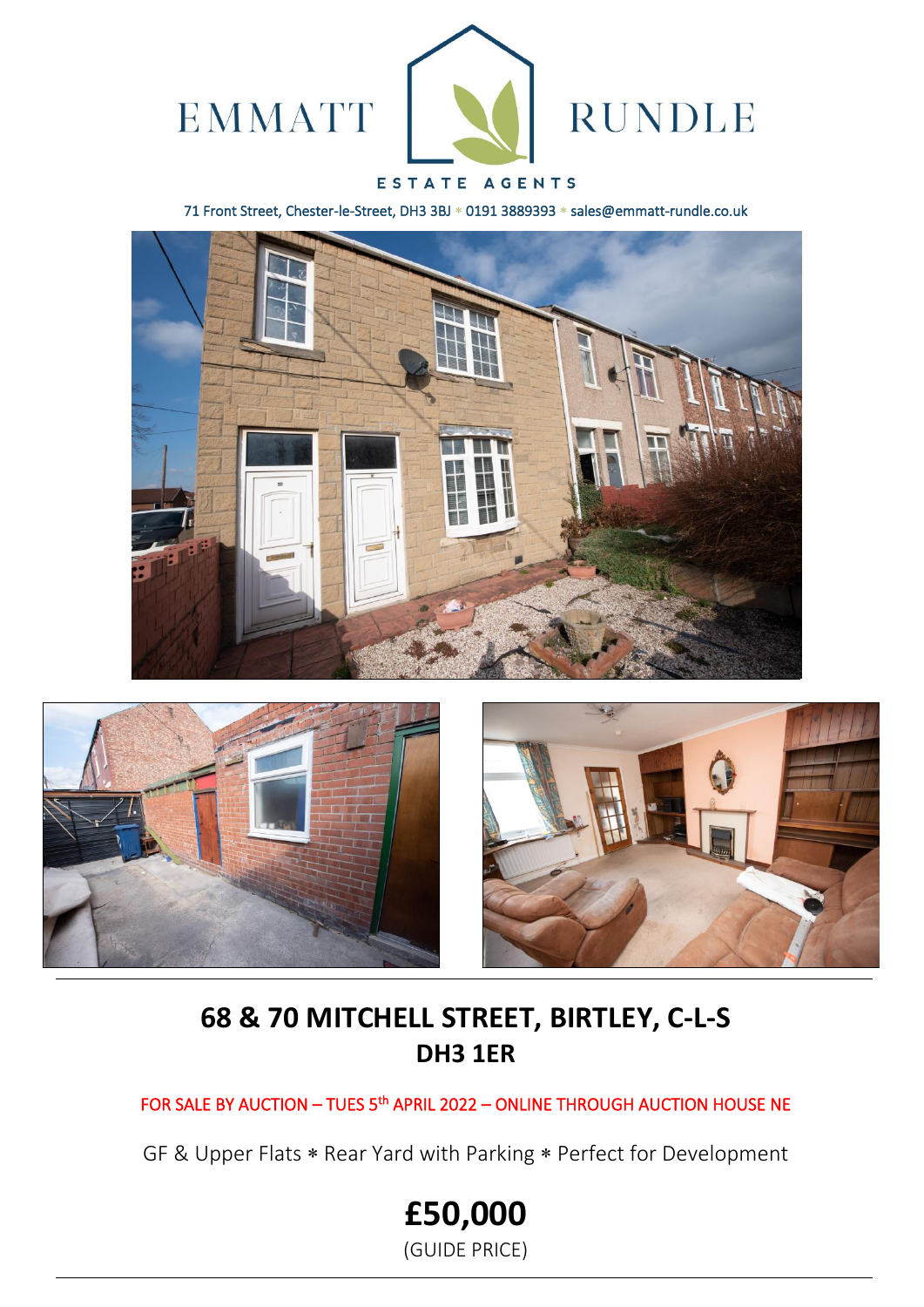#### DESCRIPTION

### FOR SALE BY ONLINE AUCTION ON TUESDAY 5th APRIL 2022. TO DOWNLOAD LEGAL PACK AND REGISTER FOR THE AUCTION PLEASE VISIT WWW. AUCTIONHOUSE.CO.UK/NORTHEAST

A pair of freehold flats in the centre of town providing access to local amenities and transport links. The property is an ideal investment and is priced to reflect the need for updating and re-development. These two individual one bedroom flats have the advantage of gas central heating, UPVC double glazing, front garden, together with a large yard to rear with garage door providing access for off-road parking and outbuilding (to be divided by the purchaser as they wish).

#### **TENURE**

Freehold

#### GROUND FLOOR FLAT - 70



PORCH UPVC door

HALL **HALL** Storage cupboard

LOUNGE

14'3" (4.34m) x 12'4" (3.76m) Electric fire in fireplace, corner storage units, radiator, arch to dining room

#### DINING ROOM 10'2" (3.10m) x 7'3" (2.21m) Radiator





KITCHEN 12'10" (3.91m) x 7'3" (2.21m) A range of wall & base units, stainless steel sink unit, mixer tap, radiator

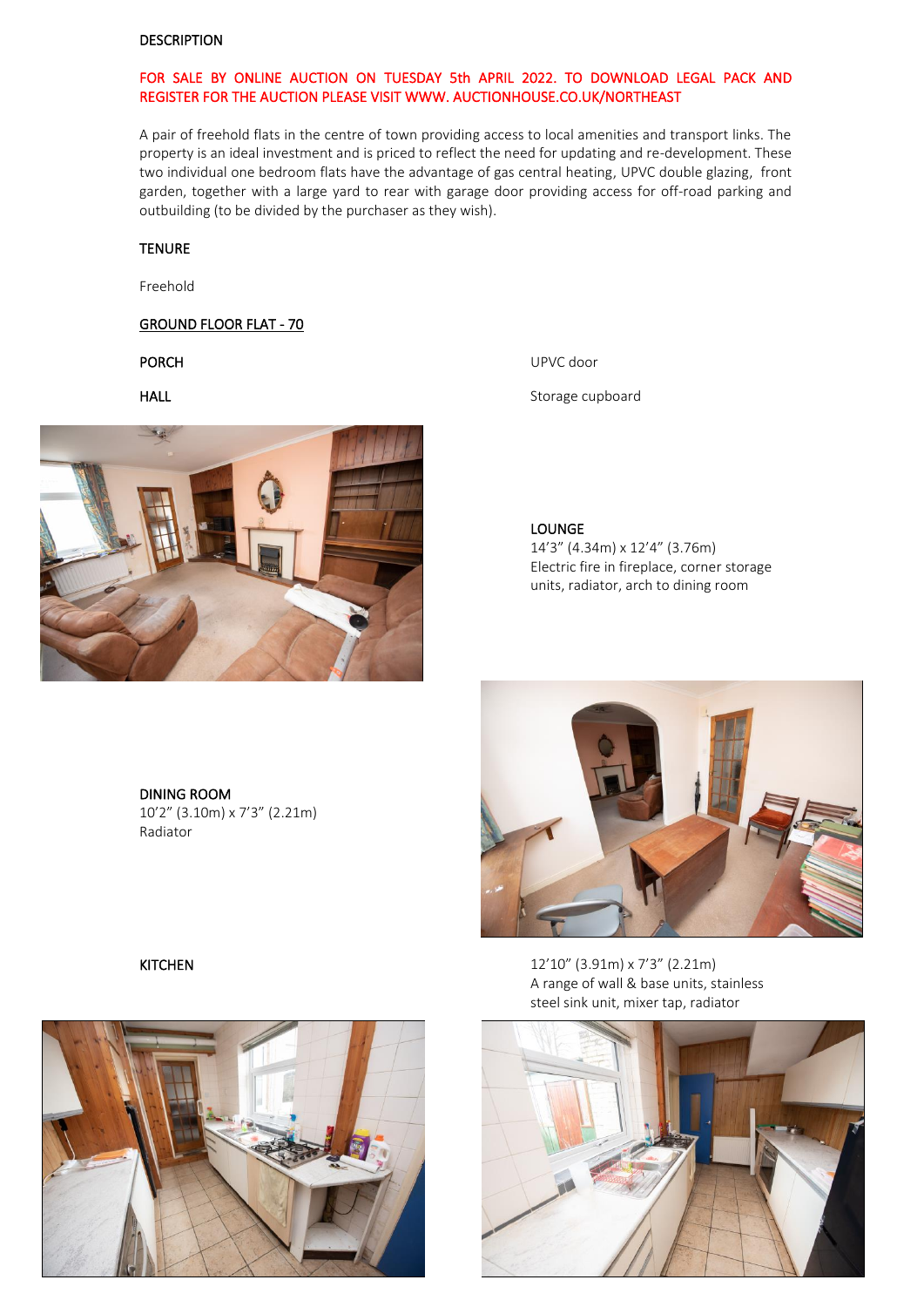#### BEDROOM

13' (3.96m) x 10' (3.05m) Fitted wardrobes, bay window, venetian blinds, radiator



# UPPER FLAT - 68

#### LOUNGE

14'5" (4.39m) x 12'8" (3.86m) Vertical blind, radiator



# BATHROOM

Suite in white, shower over bath, shower screen, bathroom cabinet, fully tiled walls, radiator

HALL Radiator





KITCHEN

13' (3.96m) x 7'6" (2.29m) A range of wall & base units, wall-mounted combi boiler, plumbed for washer, radiator

# SEPARATE DINING ROOM

12'8" (3.86m) x 8'3" (2.51m) Stairs to attic storeroom, vertical blind, radiator